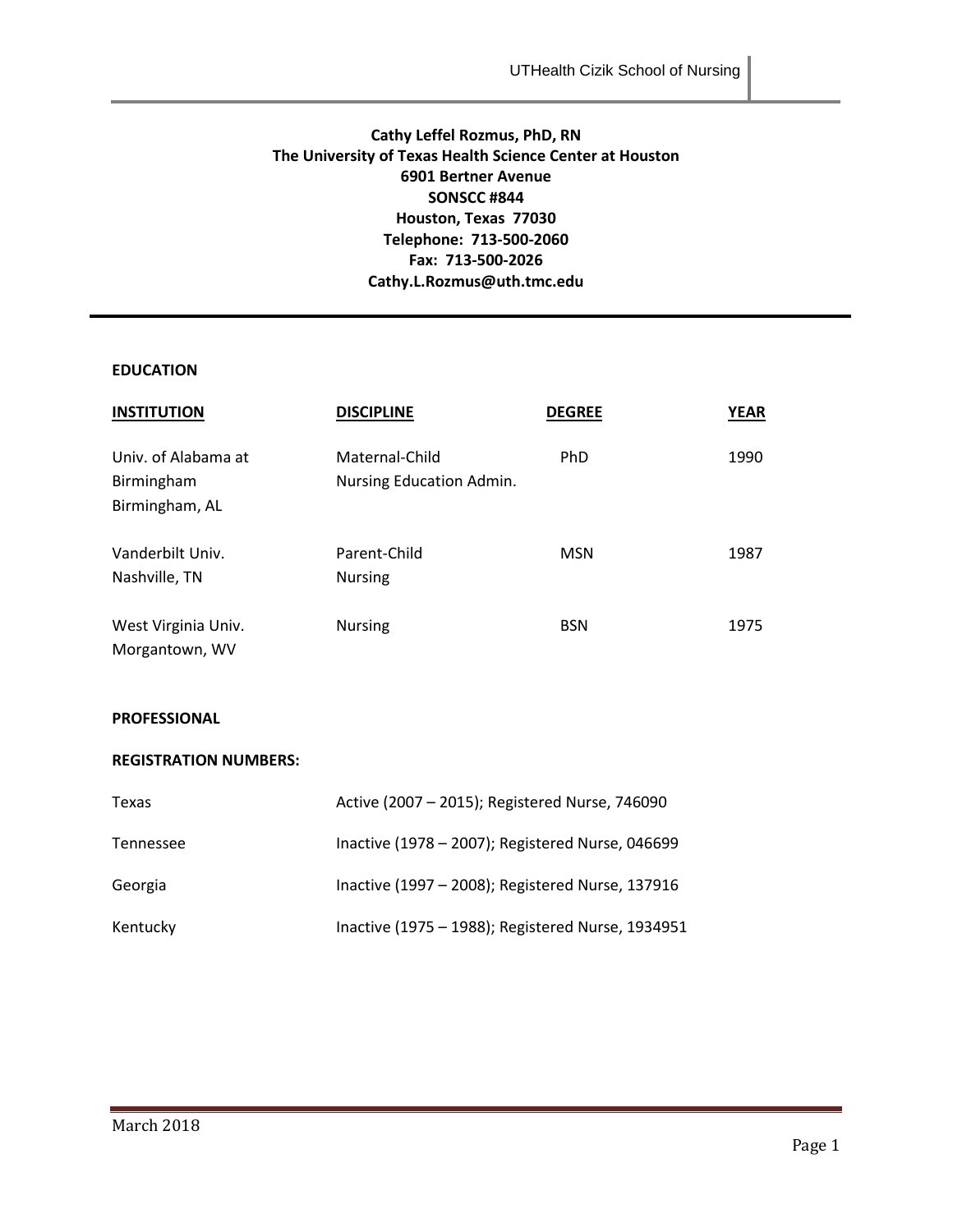### **PROFESSIONAL EXPERIENCE**

| <u>Year</u>   | <u>Title</u>                         | Institution                                           |
|---------------|--------------------------------------|-------------------------------------------------------|
| $1975 - 1976$ | <b>Staff Nurse</b>                   | <b>Neonatal Intensive Care</b><br>Children's Hospital |
|               |                                      | Louisville, Kentucky                                  |
| $1977 - 1997$ | Lamaze Certified Childbirth Educator | Self-Employed                                         |
| 1978          | <b>Relief Charge Nurse</b>           | <b>Maury County Hospital</b>                          |
|               | <b>Adult Medicine</b>                | Columbia, Tennessee                                   |
| 1984 - 1986   | <b>Relief Charge Nurse</b>           | <b>Maury County Hospital</b>                          |
|               | Labor and Delivery,                  | Columbia, Tennessee                                   |
|               | Nursery, Post-Partum                 |                                                       |
| $1986 - 1987$ | Adjunct Instructor                   | Columbia State Community College                      |
|               | Nursing (Part-time)                  | Columbia Tennessee                                    |
| $1986 - 1987$ | Graduate-Research Assistant          | Vanderbilt University                                 |
|               |                                      | <b>School of Nursing</b>                              |
|               |                                      | Nashville, Tennessee                                  |
| $1987 - 1990$ | Nursing Instructor                   | Columbia State Community College                      |
|               | Maternal-Child, Coordinator          | Columbia, Tennessee                                   |
| 1988 - 1989   | <b>Graduate Research Assistant</b>   | University of Alabama                                 |
|               |                                      | <b>School of Nursing</b>                              |
|               |                                      | Birmingham, Alabama                                   |
| $1989 - 1990$ | <b>Medical Center Fellow</b>         | University of Alabama                                 |
|               |                                      | <b>School of Nursing</b>                              |
|               |                                      | Birmingham, Alabama                                   |
| $1990 - 1993$ | <b>Assistant Professor</b>           | <b>Belmont Tennessee</b>                              |
|               | Maternal-Child, Nursing              | <b>School of Nursing</b>                              |
|               |                                      | Nashville, Tennessee                                  |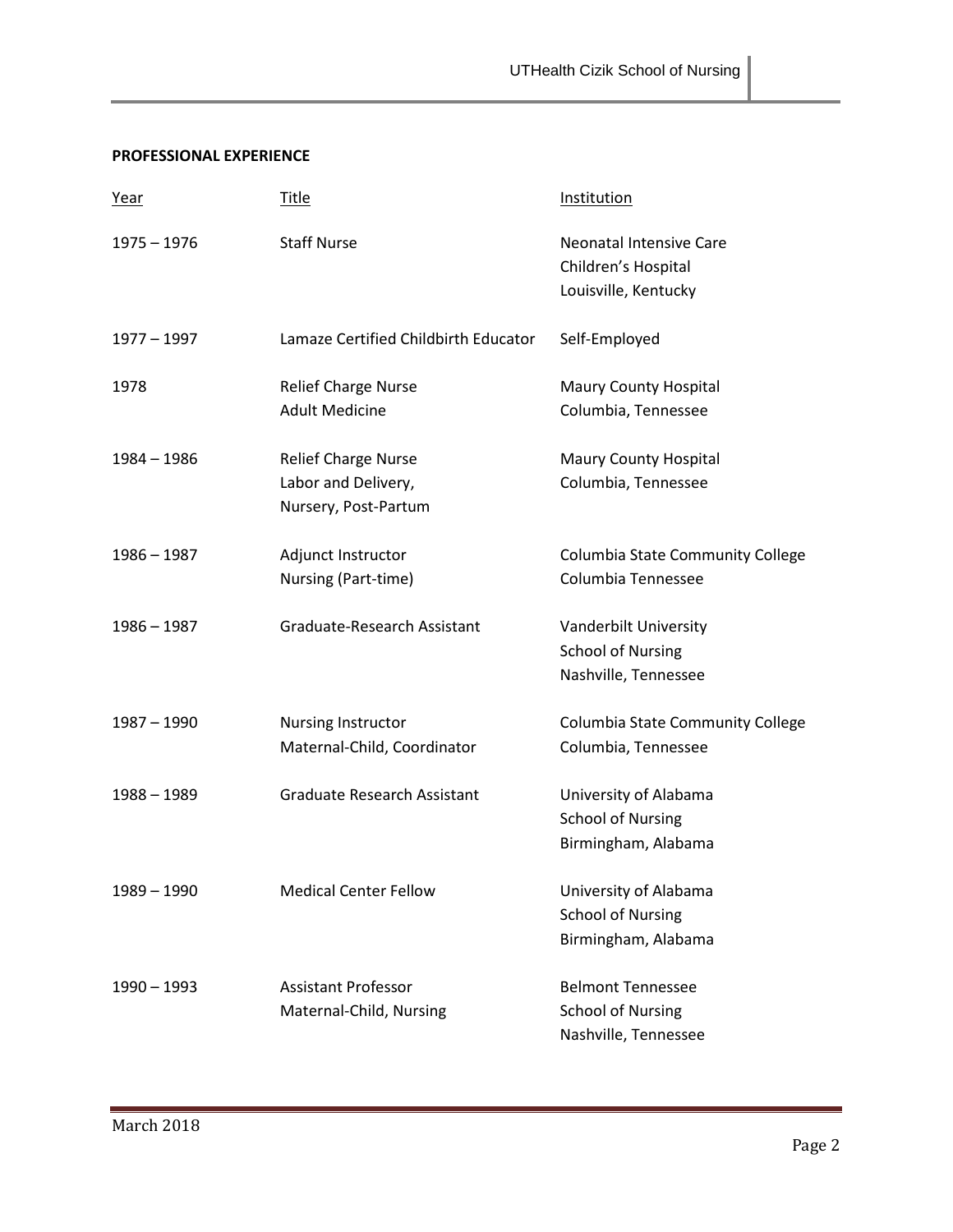# **PROFESSIONAL EXPERIENCE,** *continued*

| 1993 – 1997   | Associate Professor, Tenured<br>Maternal-Child<br><b>Nursing</b>                                              | <b>Belmont University</b><br><b>School of Nursing</b><br>Nashville, Tennessee                                |
|---------------|---------------------------------------------------------------------------------------------------------------|--------------------------------------------------------------------------------------------------------------|
| 1994 – 1997   | Chair, Graduate Nursing                                                                                       | <b>Belmont University</b><br><b>School of Nursing</b><br>Nashville, Tennessee                                |
| 1996 - 1997   | Acting Co-Dean                                                                                                | <b>Belmont University</b><br><b>School of Nursing</b><br>Nashville, Tennessee                                |
| $1997 - 2000$ | Dean and Professor, Tenured                                                                                   | <b>GSW State University</b><br><b>School of Nursing</b><br>Americus, Georgia                                 |
| $2000 - 2007$ | Vice President for Academic Affairs<br>and Dean of the Faculty, Tenured                                       | Georgia Southwestern State<br>University<br>Americus, Georgia                                                |
| $2007 - 2008$ | Professor of Clinical Nursing                                                                                 | University of Texas Health Science<br><b>Center Houston</b><br><b>School of Nursing</b><br>Houston, Texas    |
| $2007 - 2015$ | <b>Academic Consultant</b>                                                                                    | Texas Children's Hospital<br>Houston, Texas                                                                  |
| $2008 - 2009$ | Assistant Dean & Chair, Department of University of Texas Health Science<br>Integrative Nursing Care, Tenured | Center at Houston<br><b>School of Nursing</b><br>Houston, Texas                                              |
| $2009 - 2011$ | Associate Dean for Academic Affairs,<br>Professor, Tenured                                                    | University of Texas Health Science<br><b>Center at Houston</b><br><b>School of Nursing</b><br>Houston, Texas |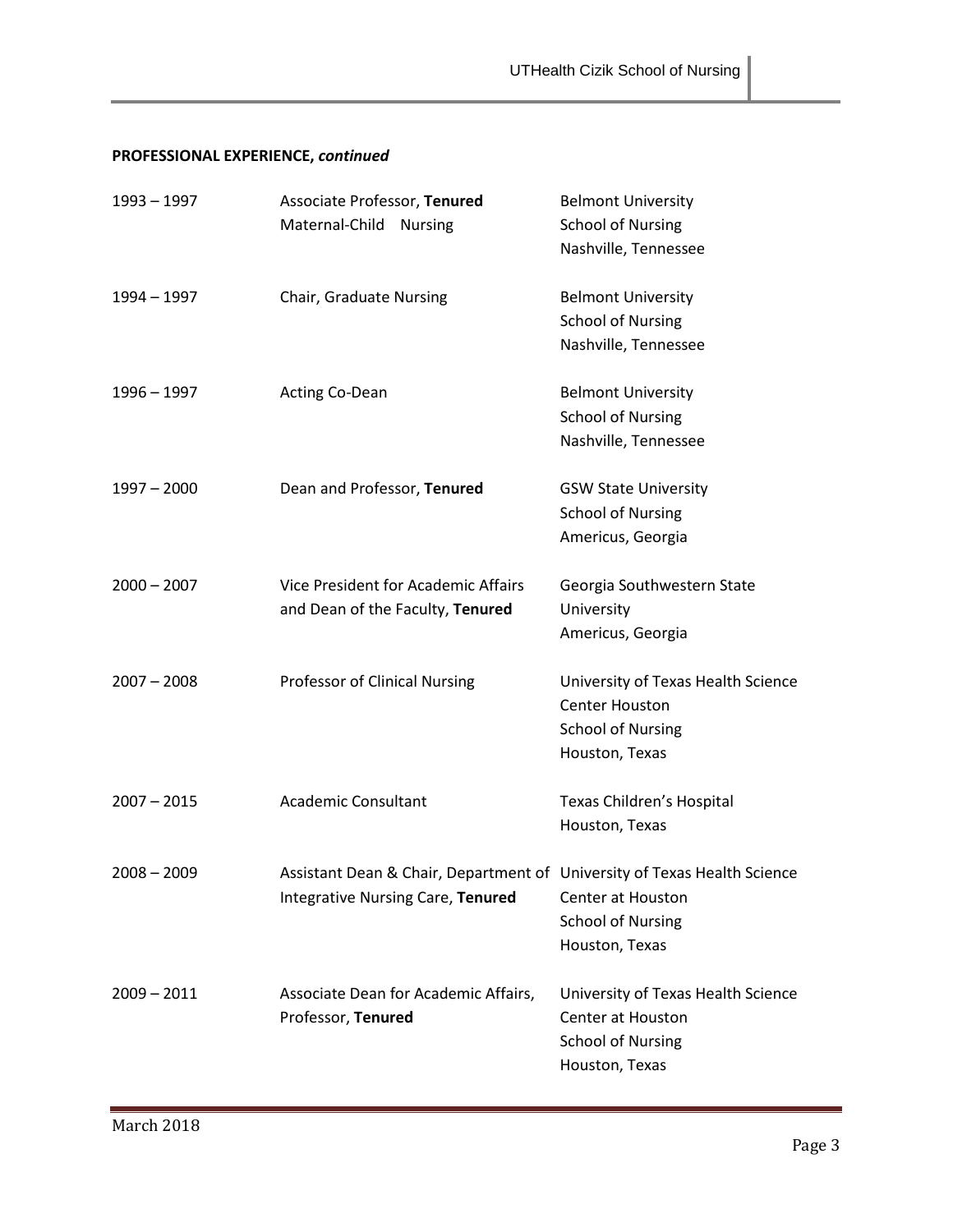### **PROFESSIONAL EXPERIENCE,** *continued*

| $2011 - 2016$    | Associate Dean for Academic Affairs,<br><b>PARTNERS Professor, Tenured</b>          | University of Texas Health Science<br>Center at Houston<br><b>School of Nursing</b><br>Houston, Texas                                           |
|------------------|-------------------------------------------------------------------------------------|-------------------------------------------------------------------------------------------------------------------------------------------------|
| $2016$ – Present | Vice Dean for Academic Affairs,<br><b>PARTNERS Professor, Tenured</b>               | University of Texas Health Science<br>Center at Houston<br><b>Cizik School of Nursing</b><br>Houston, Texas                                     |
| $2012$ – Present | <b>Associate Faculty</b>                                                            | The McGovern Center for Humanities<br>and Ethics<br>University of Texas Health Science<br>Center at Houston<br>Medical School<br>Houston, Texas |
| $2013 -$ Present | <b>Assistant Vice President</b><br><b>Institutional Assessment</b><br>& Enhancement | University of Texas Health Science<br>Center at Houston<br>Houston, Texas                                                                       |

#### **HONORS AND AWARDS**

- 1973 CHIMES Junior Honor Society, West Virginia University
- 1974 Alpha Rho Chapter, Sigma Theta Tau International Honor Society of Nursing
- 1986 Dean's Honor Scholarship, Vanderbilt University School of Nursing, Nashville, TN
- 1991 Fellow, American College of Childbirth Educators
- 2001 Sigma Beta Delta International Honor Society for Business, Management, and Administration
- 2007 Delta Mu Delta International Honor Society in Business
- 2013 Regent's Outstanding Teaching Award, University System of Texas

#### **GRANTS**

- Health Value, Knowledge & Attitudes of Rural Adolescents About AIDS. Iota Chapter Sigma Theta Tau Research Grant, \$300, 1991-1992, Nu Chapter Sigma Theta Tau Research Grant, \$300, 1992- 1993.
- Distinguished Professor Grant, On-Line Nursing Education. Principal Investigator, Georgia Southwestern State University, \$10,000, 1999.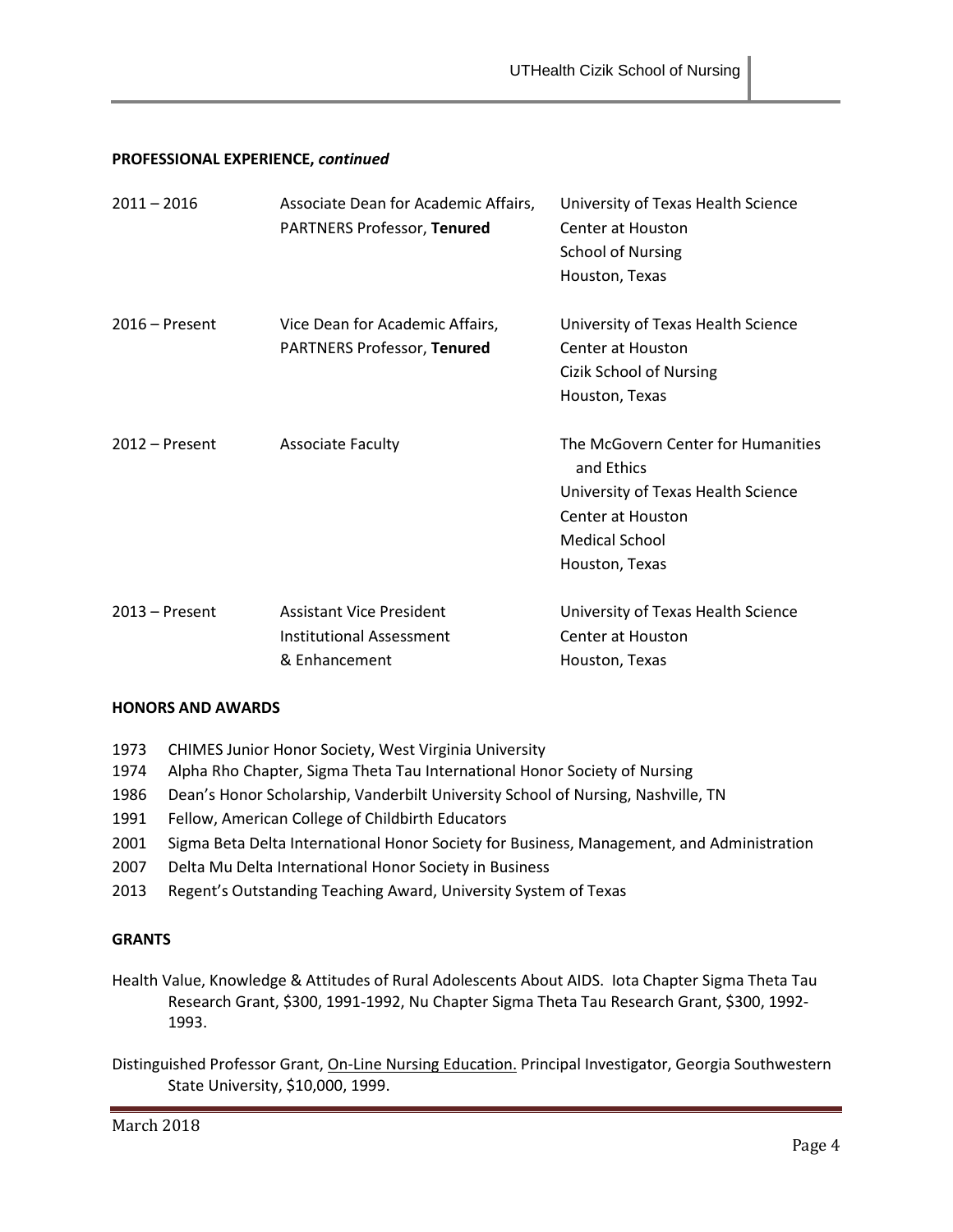### **GRANTS,** *continued*

- Intellectual Capital Partnership Program, Web Based Kiosk. Co-investigator, Georgia Southwestern State University, \$98,170, 2002; \$186,590, 2003; \$90,000, 2004.
- Bill and Melinda Gates Foundation, **Early College**, Co-investigator, Project Director, Georgia Southwestern State University, \$450,000, 2005-2008.
- FIPSE-Documenting and Disseminating the Effectiveness of Professional Development Schools in Improving Teacher Quality and Retention, Student Learning and Achievement, Principal Investigator: Dr. Mary Gendernalick-Cooper, 2004; Principal Investigator: Dr. Cathy Rozmus, 2005-2007; Georgia Southwestern State University,\$402,676, 2004-2007.
- Panama National Secretary of Science, Technology and Innovation, Nursing Faculty Education Program, Project Director, The University of Texas Health Science Center at Houston, \$60,577, 2011.
- International Diabetes Federation, Using Community Theater to Promote Diabetes Education and Prevention in Fiji, Co-investigator, The University of Texas Health Science Center at Houston, \$65,000, 2012-2014.
- Texas Medical Center Health Policy Institute, Improving Vaccination Rates Within the Houston Independent School District- closing the Vaccination Gap, Co-investigator, The University of Texas Health Science Center at Houston, \$244,453, 2017.

#### **Education**

Helene Fuld Foundation Grant. Belmont University School of Nursing, \$10,000, 1991-1992.

Faculty Instructional Computing Grant. Belmont University, \$2500, 1992.

Faculty Instructional Computing Grant, Belmont University, \$2,000, 1994

Whirlpool Foundation Grant, Belmont University School of Nursing, \$2200, 1995.

USF & G Foundation Grant, Belmont University School of Nursing, \$2200, 1995.

Professional Nurse Traineeship, Belmont University, \$36,905, 1995.

Alcoa Foundation, Belmont University, \$2000, 1996.

Professional Nurse Traineeship, Belmont University, \$39,335, 1996.

The Memorial Foundation, Belmont University, \$100,000, 1996.

Professional Nurse Traineeship, Belmont University, \$32,179, 1997.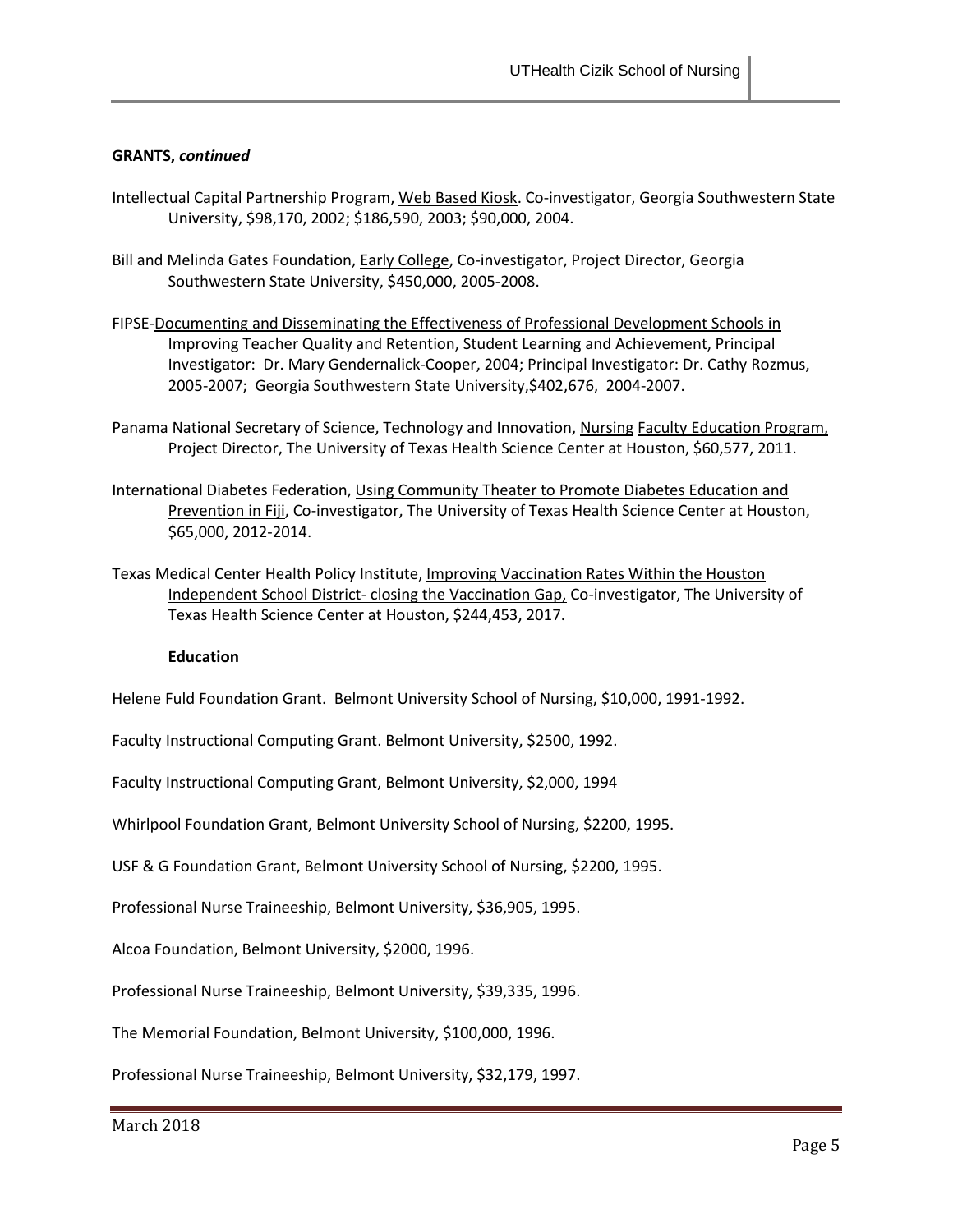### **GRANTS,** *continued*

### **Education, continued**

HRSA- Advanced Education Nurse Traineeships. UTHSC-H, \$65, 255, 2010; UTHSC-H, \$57,809, 2011; UTHSC-H, \$337,860, 2014; UHTSC-H, \$337,860, 2015.

HRSA- Nurse Faculty Loan Program, UTHSC-H, \$92,265, 2010; UTHSC-H, \$15,759, 2011; UTHSC-H, \$95,810, 2012; UTHSC-H, \$5,900, 2013, UTHSC-H \$25,757, 2014; UTHSC-H, \$28,242, 2015; UTHSC-H, \$5,000, 2016.

### **PUBLICATIONS**

### *Peer Reviewed*

- Gay, J.T., Edgil, A.E., & **Rozmus, C.** (1989). Nursing journals read and assigned most often in doctoral programs. Image: Journal of Nursing Scholarship, 21, 246-250.
- **Rozmus, C.** (1992). Periventricular-intraventricular hemorrhage in the newborn infant. MCN, 17, 74-81.
- **Rozmus, C.L.**, & Edgil, A.E. (1993). Rural women's knowledge of and attitudes toward Acquired Immunodeficiency Syndrome. Health Care for Women International, 14, 301-309.
- **Rozmus, C.L.** (1993). If I had a hammer: The trials and tribulations of a nurse researcher. The Tennessee Nurse, 56 (1), 28.
- **Rozmus, C.L.**, & Edgil, A.E. (1993). Values, knowledge, and attitudes about Acquired Immunodeficiency Syndrome in rural adolescents. Journal of Pediatric Health Care, 79, 167-173.
- **Rozmus, C.L.**, & Wollaber, D.B. (1995). Neonatal nursing in the Gaza Strip. The Tennessee Nurse, 58 (5), 17, 35.
- Wollaber, D.B., & **Rozmus, C.L.** (1997). Improving neonatal healthcare: An international experience. MCN, 22, 231-234.
- Johnson, L., **Rozmus, C.L.**, & Edmisson, K. (1999). Adolescent sexuality and sexually transmitted diseases: Attitudes, beliefs, knowledge, and values. Journal of Pediatric Nursing, 14, 177-185.
- Robertson, E.M., Higgins, L., **Rozmus, C.**, & Robinson, J.P. (1999). Association between continuing education and job satisfaction of nurses employed in long-term care facilities. The Journal of Continuing Education in Nursing, 30, 108-113.
- Bouve, L., **Rozmus, C.L.**, & Giordano, P. (1999). Preparing parents for their child's transfer from the PICU to the pediatric floor. Applied Nursing Research, 12, 114-120.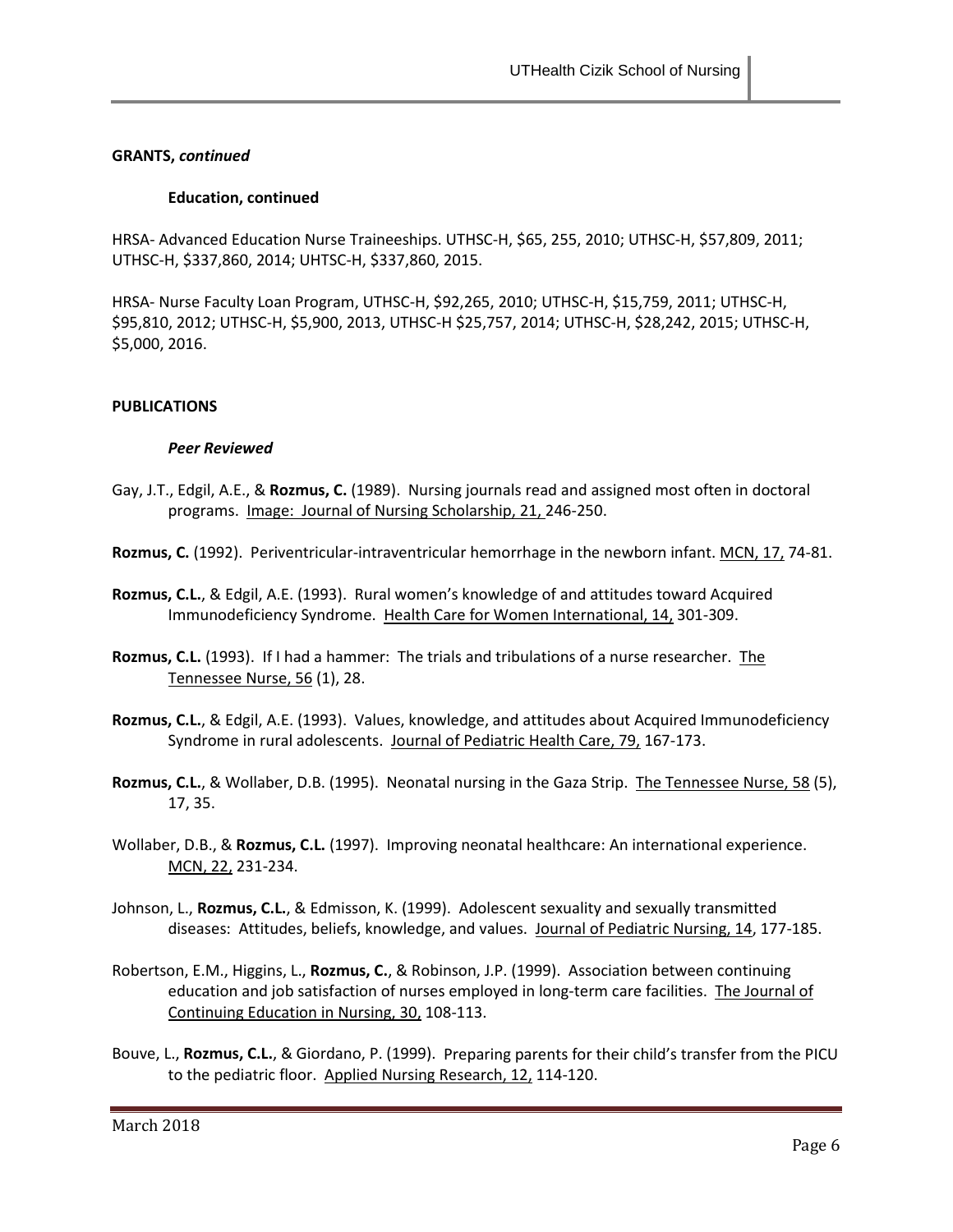#### *Peer Reviewed, continued*

- Anderson, B., Higgins, L., & **Rozmus, C.** (1999). Critical pathways: Application to selected patient outcomes following coronary artery bypass graft. Applied Nursing Research, 12, 168-174.
- Lawrence, P., & **Rozmus, C. L.** (2001). Sensitive care of the Muslim patient. Journal of Transcultural Nursing, 12, 228-233.
- **Rozmus, C. L.**, Evans, R., Wysochansky, M., & Mixon, D. (2005). An analysis of health promotion and risk behaviors of freshman college students in a rural southern setting. Journal of Pediatric Nursing, 20, 25-33.
- Szmedra, P., Sharma, K.L., & **Rozmus, C. L.** (2007). Differences in health promotion behavior among the chronically ill in three South Pacific island countries. Development in Practice, 17(2), 291-300.
- Szmedra, P., Sharma, K.L., & **Rozmus, C.L.** (2009). Living with non-communicable disease in Fiji, Nauru and Kiribati. Pacific Health Dialog: Journal of Community Health and Clinical Medicine for the Pacific, 15(2), 55-65.
- Al-Qudimat, M. R., **Rozmus, C. L.,** & Farhan, N. (2011). Family strategies for managing childhood cancer: Using complementary and alternative medicine in Jordan. Journal of Advanced Nursing, 67,591- 597.
- Carlin, N., **Rozmus, C.**, Spike, J., Willcockson, I., Seifert, W., Chappell, C., Hsieh, P., Cole, T., Flaitz, C., Engebretson, J., Lunstroth, R., Amos, C., & Boutwell, B. (2011). The health professional ethics rubric: Practical assessment in ethics education for health professional schools. Journal of Academic Ethics, 9, 277-290.
- Cohen, M. Z., **Rozmus, C. L.,** Mendoza, T. R., Padhye, N. S., Neumann, J., Gning, I., Aleman, A., Giralt, S., & Cleeland, C. (2012). Symptoms and quality of life in diverse patients undergoing hematopoietic stem cell transplantation. Journal of Pain and Symptom Management, 44, 168- 180.
- Abraham, C. & **Rozmus, C. L.** (2012).Is Acanthosis Nigricans a reliable indicator for risk for type 2 diabetes in obese children and adolescents? A systematic review. Journal of School Health, 28, 195-205.
- **Rozmus, C.** & Carlin, N. (2013). Ethics and professionalism education in a health science center: Assessment findings from a mixed methods student survey. Medical Science Educator, 23 (3S), 502-512.
- Cohen, M. Z., **Rozmus, C. L.,** Mendoza, T. R., Padhye, N. S., Neumann, J., Gning, I., . Cleeland, C. S. (2013). Authors' reply to tendas et al*.* Journal of Pain and Symptom Management, 45(4), e3-4. doi:10.1016/j.jpainsymman.2013.01.002 [doi]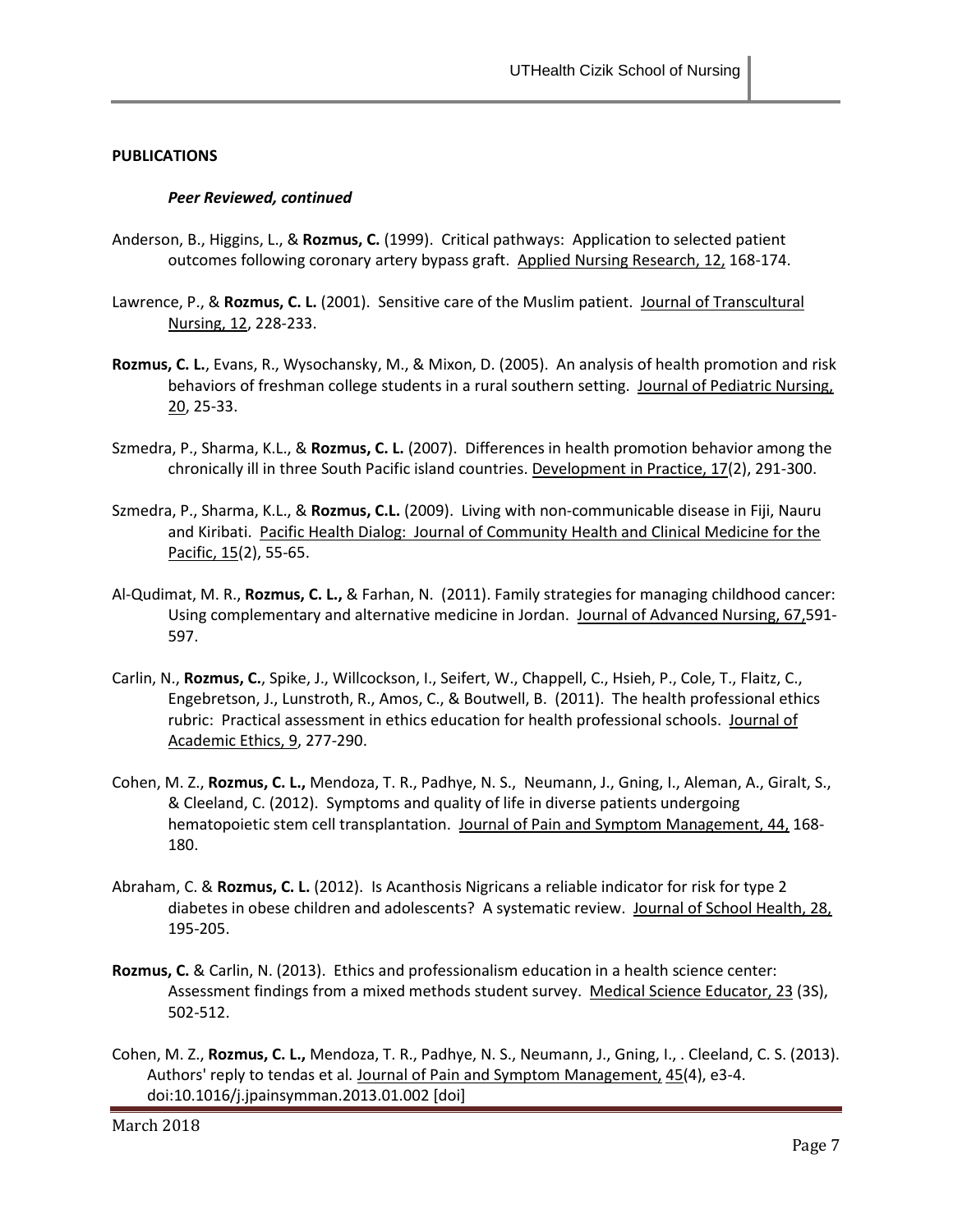### *Peer Reviewed, continued*

- **Rozmus, C.**L., Jones, D., Meyers, S., Hercules, P., & Schumann, R. (2014). Pacesetter curriculum: An experimental design evaluation of a clinical immersion model. Journal of Nursing Education and Practice, 4(6), 60-68.
- **Rozmus, C.L.**, Carlin, N., Polcyzynski, A., Spike, J & Buday, R. (2015). The Brewster's: A new resource for interprofessional ethics education. Journal of Nursing Ethics, 22(7), 815-826. Doi:10.1177/0969733014547974

### **PUBLICATIONS**

- Zhukovsky, D.S., **Rozmus, C. L.,** Robert, R. S., Bruera, E., Wells, R. J., Chisolm, G. B., Allo, J. A. & Cohen, M. Z. (2015). Symptom profiles in children with advanced cancer: Patient, family caregiver, and oncologist ratings. Cancer, 121, 4080-4087, doi: 10.1002/cncr29597
- Clowtis, L. M., Kang, D.-H., Padhye, N. S., **Rozmus, C.,** & Barratt, M. S. (2016). Bio behavioral factors in child health outcomes: The roles of maternal stress, maternal-child engagement, salivary cortisol, and salivary testosterone. Nursing Research, 65(5), 340–351. [DOI:](http://doi.org/10.1097/NNR.0000000000000172)  [10.1097/NNR.0000000000000172](http://doi.org/10.1097/NNR.0000000000000172)
- Ekwemalor, C. C., **Rozmus, C. L.,** Engebretson, J. C., Marcus, M. T., & Casarez, R. L. (2017). Treatment recidivism in adolescents with mental illness: A focused applied medical ethnography. Journal of Child and Adolescent Psychiatric Nursing, DOI: 10.1111/jcap.12167.
- Szmedra, P., Chand, A., Prasad, M., DeTitta, T., & **Rozmus, C.** (In Press). Using community theater to improve diabetes education in Fiji. International Journal of Diabetes in Developing countries, doi: 10.1007/s13410-018-0610-9
- Kadmar, N., **Rozmus, C. L**., Grimes, D. E., & Meininger, J. C. (In Press). Ethnic/racial differences in the strategies parents use to cope with food insecurity: A systematic review of the published research. Journal of Immigrant and Minority Health. Doi: 10.1007/s10903-018-0720

#### *Book Chapters*

**Rozmus, C. L.** (2013). Chapter 21: Transition to extra uterine life. In L. Y. Littleton-Gibbs & J. C. Engebretson (Eds). Maternity Nursing Care (2<sup>nd</sup> Ed.) (pp. 748-769). Clifton Park, NY: Delmar.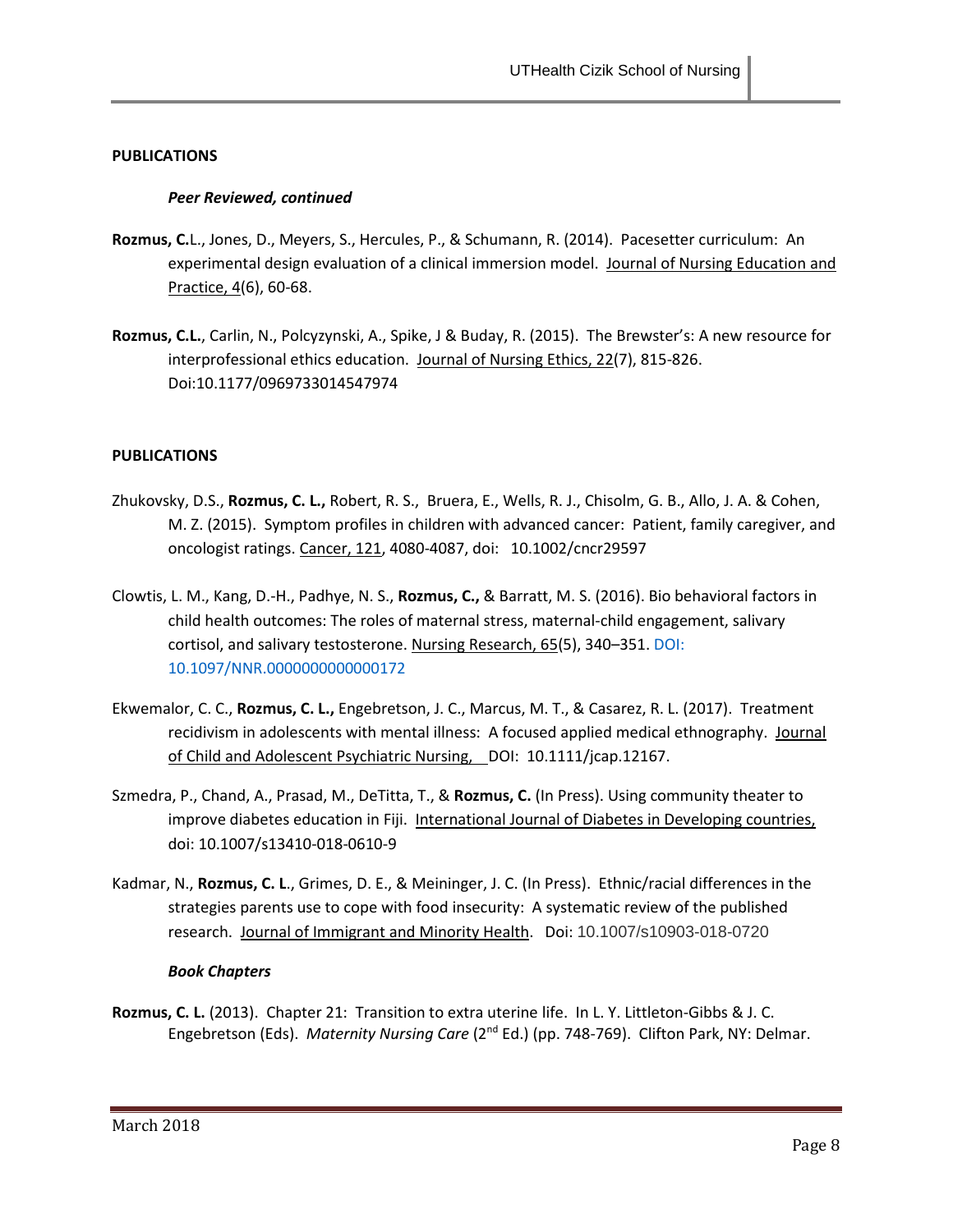### *Book Chapters, continued*

- **Rozmus, C. L.** (2013). Chapter 23: Care of Newborns at risk related to birth weight and premature delivery. In L. Y. Littleton-Gibbs & J. C. Engebretson (Eds). *Maternity Nursing Care* (2nd Ed.) (pp. 824-873). Clifton Park, NY: Delmar.
- Benedict, S. & **Rozmus, C.** (2014). Chapter 7: Nurses and human subjects research during the Third Reich and now. In S. Rubenfeld and S, Benedict (Eds). *Human Subjects Research After the Holocaust (pp. 87-98).* Switzerland: Springer International Publishing. DOI: 10.1007/.978-3- 319-05702-6 7.
- **Rozmus, C.** & Spike, J. (2018). Chapter 16: Ethical theories and principles. In M. McEwen & E. M. Wills (Eds). *Theoretical Basis for Nursing (pp. 256-375 ).* Wolters Kluwer Health.

#### *Abstracts*

- **Rozmus C.** (1991). A description of the maternal decision-making process regarding circumcision. Abstract in The Journal of the Alabama Academy of Science, 62, 141.
- Bouve, L., **Rozmus, C.L.**, & Giordano, P. (2000). Parents who received transfer preparation had lower anxiety about their children's transfer from the pediatric intensive care unit to a general pediatric ward. Abstract in Evidence Based Nursing, 3, 17.
- Cohen, M., **Rozmus, C**., Risser, A., Hara, R., Golant, M., & Cleeland, C. (2008). Exploring online communities working with scientist to understand fatigue and other symptoms. Abstract in Supportive Care in Cancer, 16 (6), 648-649.
- Cohen, M., **Rozmus, C.,** Moore, M., Mendoza, T., & Cleeland, C. (2009). Reconciling differences in patient reported data. Abstract in Oncology Nursing Forum, 36 (1), XI.
- Zhukovsky, D., Cohen, M., **Rozmus, C.,** Palmer, L. J., Robert, R., Wells, R.J., Guerra, G., Kilgore, K., Allo, J., Apraku, W., & Bruera, E. (2012). Symptom research in pediatric oncology: Methodological challenges and working solutions. Journal of Pain and Symptom Management, 43, 4444-445. DOI:10.1016/j.jpainsymman.2011.12.219.

### *Other*

Research Cabinet of the Georgia Nurses Association. (2001). Georgia survey confirms ANA survey in regard to the future nursing workforce in Georgia. Georgia Nursing, August, September, October 2001, vol. 61, 3, p.7.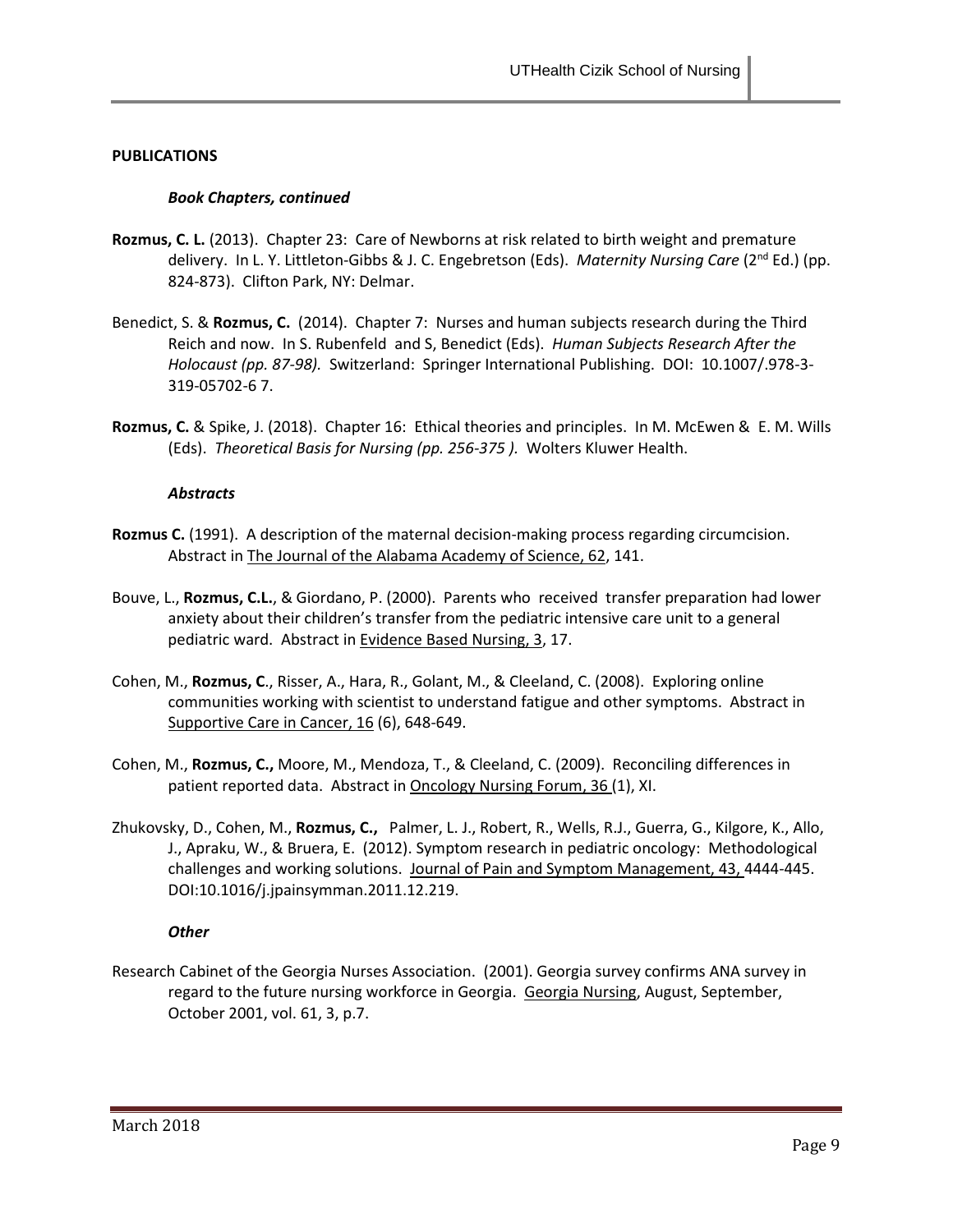### *Other, continued*

Szmedra, P., Sharma, K.L., & **Rozmus, C.L.** (June, 2005). Managing lifestyle illnesses in Pacific island states: The case of Fiji, Nauru, and Kiribati. University of the South Pacific Working Paper Series No. 2005/14.

### **PRESENTATIONS**

### *International/National*

| 1991, June      | A Description of the Maternal Decision-Making Process Regarding Circumcision.<br>National League for Nursing Convention. Nashville, TN.             |
|-----------------|-----------------------------------------------------------------------------------------------------------------------------------------------------|
| 1992, February  | Knowledge and Attitudes of Rural Women About AIDS. Ninth Annual Issues in<br>Nursing Research Conference. Park City, UT.                            |
| 1993, February  | Values, Knowledge and Attitudes of Rural Adolescents About AIDS. Tenth Annual<br>Issues in Nursing Research Conference. Park City, UT.              |
| 1993, March     | Values, Knowledge and Attitudes of Rural Adolescents About AIDS. 1993 MCN<br>Convention, Orlando, FL.                                               |
| 1993, June      | Values, Knowledge and Attitudes of Rural Adolescents About AIDS. International<br>Research Congress. Madrid, Spain.                                 |
| 1996, March     | A Neonatal Nursing Education Project in the Gaza Strip. 1996 MCN Convention,<br>New Orleans, LA.                                                    |
| 1996, March     | Medical Missions Worldwide. Baptist Medical-Dental Fellowship National Meeting<br>Birmingham, AL.                                                   |
| 1996, June      | Improving Neonatal Outcomes in Third World Countries: Neonatal Nursing in the<br>Gaza Strip. 1996 AWHONN Convention, Anaheim, CA.                   |
| 1996, September | Improving Neonatal Outcomes in Third World Countries: Neonatal Nursing in the<br>Gaza Strip. 1996 NANN Convention, Nashville, TN.                   |
| 1999, April     | Clinical Experience in an International Setting. National Organization of Nurse<br>Practitioner Faculties Annual Meeting, San Francisco, CA.        |
| 2001, February  | Creating a Learning Community. American Association of State Colleges and<br>Universities Chief Academic Officers' Winter Meeting, New Orleans, LA. |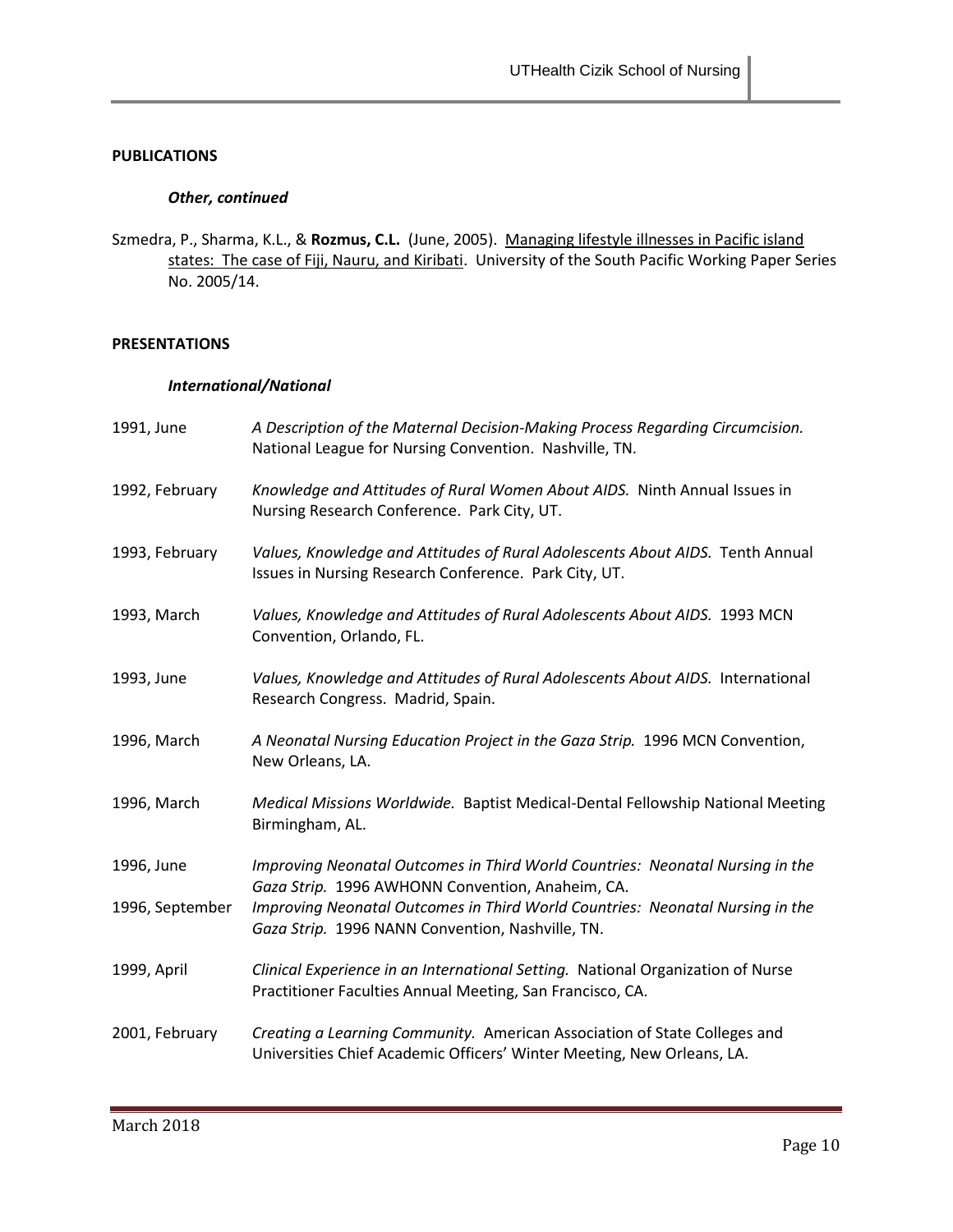### *International/National, continued*

| 2004, February  | Foundations of Excellence in the First College Year Project Update. American<br>Association of State Colleges and Universities Chief Academic Officers' Winter<br>Meeting, Tampa, FL.                                                                           |
|-----------------|-----------------------------------------------------------------------------------------------------------------------------------------------------------------------------------------------------------------------------------------------------------------|
| 2004, October   | A Cross Cultural Comparison of Health Promoting Behaviour's Among Chronically III<br>Groups in Fiji, Nauru, and Kiribati. Association of Third World Studies Annual Meeting.<br>Macon, GA.                                                                      |
| 2005, February  | New Designs for First Year Programs. American Association of State Colleges and<br>Universities Chief Academic Officers Winter Meeting, San Diego, CA.                                                                                                          |
| 2005, February  | Managing Lifestyle Illnesses in Pacific Island States: Case studies of Fiji, Kiribati, and<br>Nauru. The International Conference on Environmental, Cultural, Economic, and<br>Social Sustainability, The East-West Center, University of Hawaii, Honolulu, HI. |
| 2005, November  | Health Status, Health Perceptions, And Health Risk Among Non-Communicable<br>Disease Outpatients in Three Developing Pacific Island Nations. Association of Third<br>World Studies Annual Meeting. Santo Domingo, Dominican Republic.                           |
| 2007, March     | Attitudes Toward Health Maintenance in the South Pacific. Current Research<br>Conference. American University in Bulgaria.                                                                                                                                      |
| 2007, November  | Using Community Theater to Promote Public Health in the South Pacific Region.<br>Association of Third World Studies Annual Meeting. Lima, Peru.                                                                                                                 |
| 2007, December  | Clinical Simulation: Kids Play Leads to Student Success. American Association of<br>Colleges of Nursing 2007 Baccalaureate Education Conference, New Orleans, LA.                                                                                               |
| 2008, June      | Exploring Online Communities Working with Scientists to Understand Fatigue and<br>Other Symptoms. Multinational Association of Supportive Care in Cancer Annual<br>Meeting, Houston, TX.                                                                        |
| 2008, October   | Lifestyle Illness in the Modernizing Pacific: The Economic Impact of Diabetes in<br>Samoa. Association of Third World Studies Annual Meeting. Millersville State<br>University, Millersville, PA.                                                               |
| 2009, February  | Reconciling Differences in Patient Reported Data. 2009 Oncology Nursing Society<br>Research Congress. Orlando, Florida.                                                                                                                                         |
| 2010, September | Survival After Stem Cell Transplantation (SCT). National State of the Science<br>Congress on Nursing Research, Council for the Advancement of Nursing Science,<br>Washington, D.C.                                                                              |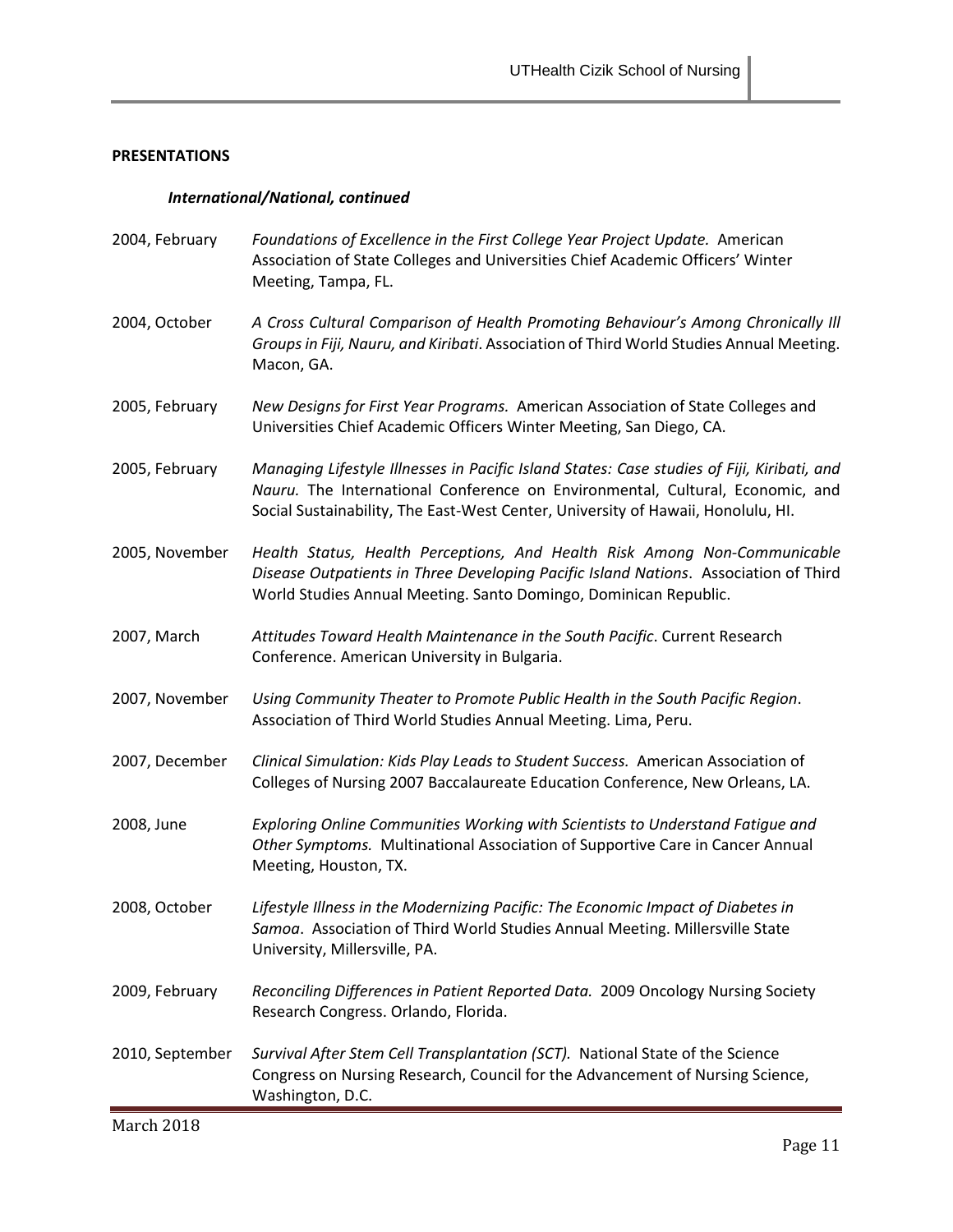### *International/National, continued*

| 2010, September | Symptoms and Quality of Life in Diverse Patients Undergoing Hematopoietic Stem-<br>cell Transplantation. Invited poster presentation at the 25 <sup>th</sup> Anniversary Scientific<br>Symposium Bringing Science to Life, NIH, Bethesda, MD. |
|-----------------|-----------------------------------------------------------------------------------------------------------------------------------------------------------------------------------------------------------------------------------------------|
| 2010, October   | Collaboration for Curricular Reform. RWJF Conference on Enhancing Nursing<br>Undergraduate Teaching and Learning in the Clinical Setting, Robert Wood Johnson<br>Foundation, Arlington, VA.                                                   |
| 2011, October   | A Campus-Wide Inter-Professional Program (CWEP): Nursing Perspectives and Case<br>Examples. American Society for Bioethics & Humanities., Minneapolis MN.                                                                                     |
| 2011, November  | Collaboration for Curricular Reform. American Association of Colleges of Nursing<br>Baccalaureate Education Conference, St. Louis, MO.                                                                                                        |
| 2012, March     | Symptom Research in Pediatric Oncology: Methodological Challenges and Working<br>Solutions. American Association of Hospice and Palliative Medicine Annual<br>Assembly, Denver, CO.                                                           |
| 2012, May       | Medicine After the Holocaust: An Interprofessional Approach to Ethics Education.<br>Inaugural International Conference on Education in Ethics, Pittsburgh, PA.                                                                                |
| 2012, June      | Symptom Profiles in Children with Advanced Cancer Attending an Outpatient<br>Oncology Clinic: Child and Family Caregiver Ratings. 7th World Research Congress of<br>the European Association for Palliative Care, Trondheim, Norway.          |
| 2012, June      | Symptoms (Sx) in English (E) and Spanish (S) speaking children with cancer. 2012<br>ASCO Annual Meeting, Chicago, IL.                                                                                                                         |
| 2013, May       | Meet "The Brewster's": A Novel Approach to Teaching Interprofessional Healthcare<br>Ethics. Internal Council of Nurses 25 <sup>th</sup> Quadrennial Congress, Melbourne, Australia.                                                           |
| 2013, May       | From Obedience to Role Modeling: Why Teaching Ethical Lessons Learned From Nazi<br>Germany is Important Today. International Council of Nurses 25 <sup>th</sup> Quadrennial<br>Congress, Melbourne, Australia.                                |
| 2013, November  | Pacesetter Curriculum: An Experimental Design Evaluation of a Clinical Immersion<br>Model. 2013 American Association of Colleges of Nursing Baccalaureate Education<br>Conference, New Orleans, LA.                                           |
| 2015, March     | Teaching Nursing After the Holocaust. First International Scholars Workshop on<br>Medicine After the Holocaust, Houston, TX.                                                                                                                  |

<u> 1989 - Johann Barn, mars eta bainar eta baina eta baina eta baina eta baina eta baina eta baina eta baina eta</u>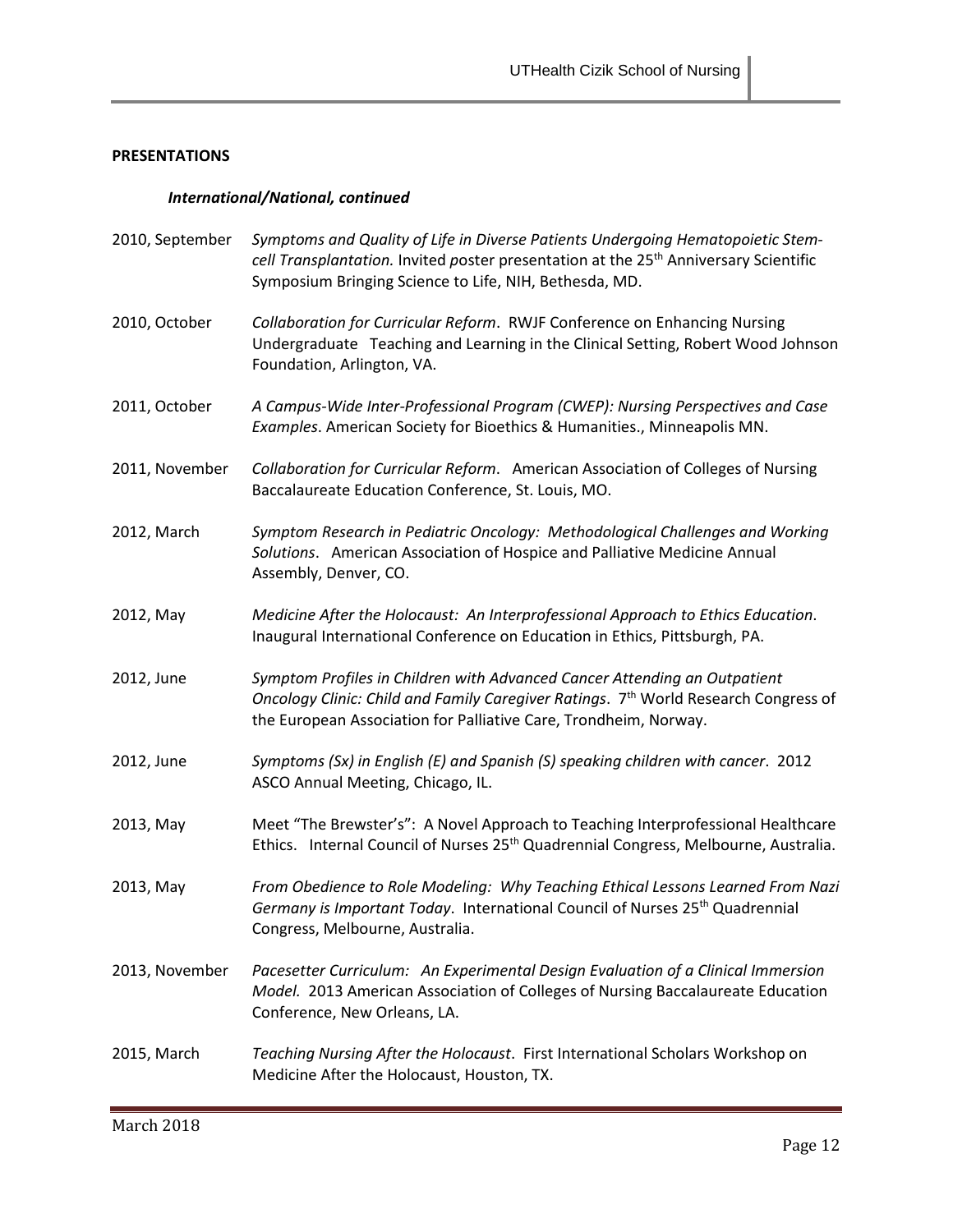### *International/National, continued*

| 2015, October  | Three Methods of Teaching Bioethics Derived from Medicine under National<br>Socialism. Annual Meeting American Society for Bioethics and Humanities, Houston,<br>Texas. |
|----------------|-------------------------------------------------------------------------------------------------------------------------------------------------------------------------|
| 2015, December | <b>Community Theater to Inform Public Health: Implementing Effective Diabetes</b><br>Education in Fiji. World Diabetes Congress, Vancouver, British Columbia, Canada.   |
| 2015, December | Enhancing Ethics Education in an Academic Health Science Center: How the QEP<br>Added Value. SACSCOC Annual Meeting, Houston, Texas.                                    |
| 2016, February | The Magnet Journey: Academic-Clinical Partnerships. American Association of<br>Colleges of Nursing Master's Education Conference, Houston, Texas.                       |
| 2017, July     | Beyond Silos: An Interprofessional Campus-Wide Ethics Education Program. 28 <sup>th</sup><br>International Nursing Research Congress, Dublin, Ireland.                  |

# *Regional/State*

| 1987, May       | The Decision Making Process Regarding an Infant Feeding Method in the Context of<br>the Theory of Reasoned Action. University of Tennessee Graduate Research<br>Symposium, Knoxville, TN. |
|-----------------|-------------------------------------------------------------------------------------------------------------------------------------------------------------------------------------------|
| 1990, October   | A Description of the Maternal Decision-Making Process Regarding Circumcision.<br>Third Annual Tennessee Nurses Association Research Day. Chattanooga, TN.                                 |
| 1991, March     | A Description of the Maternal Decision-Making Process Regarding Circumcision.<br>Alabama Academy of Science Annual Meeting. Jacksonville State College,<br>Jacksonville, AL.              |
| 1991, October   | Knowledge and Attitudes of Rural Women About AIDS. Fourth Annual Tennessee<br>Nurses Association Research Day. Memphis, TN.                                                               |
| 1992, February  | Knowledge and Attitudes of Rural Women About AIDS. Sixth Annual Conference of<br>the Southern Nursing Research Society. Nashville, TN.                                                    |
| 1993, September | Intraventricular Hemorrhage. AWHONN District VIII Conference, Nashville, TN.                                                                                                              |
| 1998, March     | Two Models for Cultural Understanding. Internationalizing General Education:<br>Reaching Beyond Traditional Boundaries, Atlanta, GA.                                                      |
| 1999, September | Handling Perinatal Legal Issues. Georgia Perinatal Association Annual Meeting, St.<br>Simons Island, GA.                                                                                  |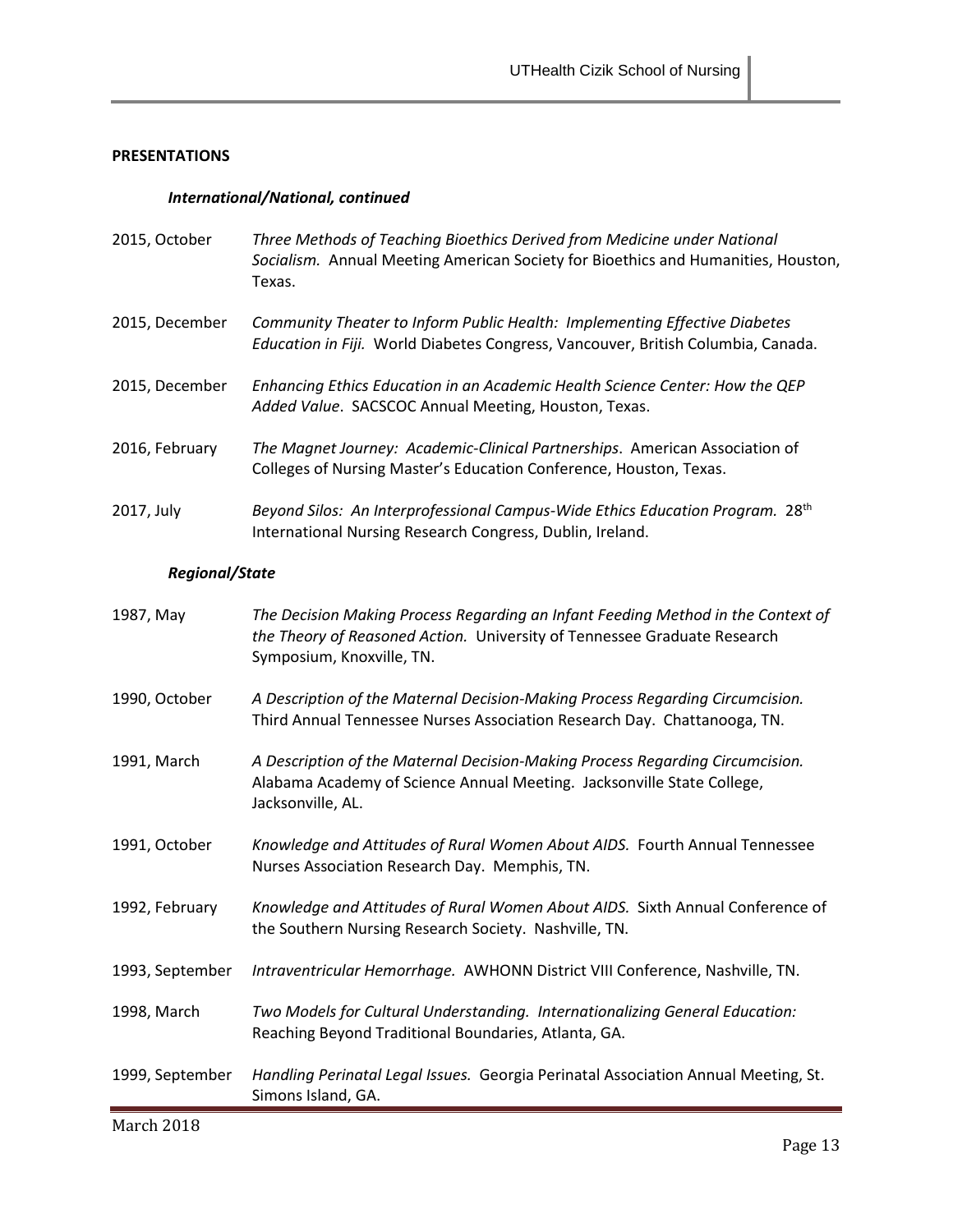### *Regional/State, continued*

| 2002, December  | Back to the Basics: Focusing on Student Learning. Southern Association of Colleges<br>and Schools Commission on Colleges Annual Meeting, San Antonio, TX.                                                                    |
|-----------------|------------------------------------------------------------------------------------------------------------------------------------------------------------------------------------------------------------------------------|
| 2004, March     | Nursing Research: The Common Ground in Nursing. Sigma Theta Tau Research<br>Conference, Valdosta State University, Valdosta, GA.                                                                                             |
| 2004, December  | Using Aspirational "Dimensions of Excellence" to Rethink the Design and Assessment<br>of the First Year of College. Southern Association of Colleges and Schools -<br>Commission on Colleges Annual Meeting, Atlanta, GA.    |
| 2005, December  | Computer-Aided Curriculum Planning and Scheduling. Southern Association of<br>Colleges and Schools- Commission on Colleges Annual Meeting, Atlanta, GA.                                                                      |
| 2010, April     | Symptoms and quality of life in diverse patients undergoing hematopoietic stem-cell<br>transplantation. Poster discussion forum at the 32nd Midwest Nursing Research<br>Society Annual Research Conference, Kansas City, MO. |
| 2016, September | Millennials Have Landed- Optimizing Space Design for Continual Change. Texas<br>College & University Facilities Biennial Conference, Houston, TX.                                                                            |
| Local           |                                                                                                                                                                                                                              |
| 1987, March     | Parent Teaching: Feeding the Premature Infant. Maury County Hospital, Columbia,<br>TN.                                                                                                                                       |
| 1987, March     | Adolescent Pregnancy. Maury County Hospital, Columbia, TN.                                                                                                                                                                   |
| 1987, March     | Assessment of Mothering Behaviors. Maury County Hospital, Columbia, TN.                                                                                                                                                      |
| 1987, May       | Nursing Research-Impact on the Health Care Delivery Systems. Columbia State<br>Community College, Columbia, TN.                                                                                                              |
| 1990, April     | Breastfeeding Basics: Living With Your Baby. Breastfeeding in the '90's. Columbia<br>State Community College, Columbia, TN.                                                                                                  |
| 1990, September | Infant Development. Fall Conference, Southern Association for Young Children<br>Columbia, TN.                                                                                                                                |
| 1991, April     | A Description of the Maternal Decision-Making Process Regarding Circumcision. 12 <sup>th</sup><br>Annual Sigma Theta Tau Research Symposium. University of Akron, Akron, OH.                                                 |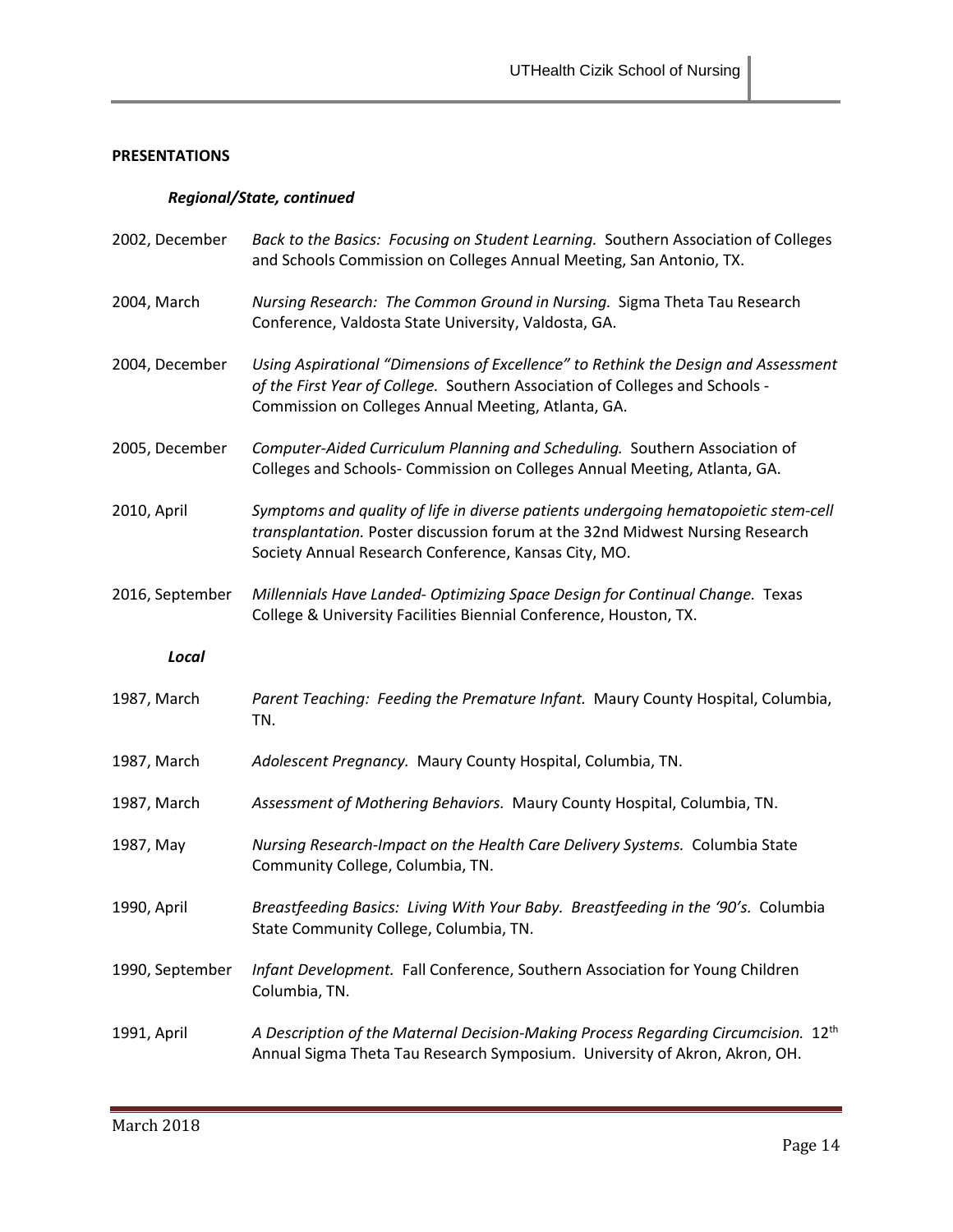### *Local, continued*

| 1991, September | Health Problems of Infants and Toddlers. Fall Conference, Southern Association for<br>Young Children. Columbia, TN.                                |
|-----------------|----------------------------------------------------------------------------------------------------------------------------------------------------|
| 1991, September | Health Problems of Preschoolers. Fall Conference. Southern Association for Young<br>Children. Columbia, TN.                                        |
| 1991, November  | Knowledge and Attitudes of Rural Women About AIDS. Seventeenth Annual Nursing<br>Research Conference. Vanderbilt University, Nashville, TN.        |
| 1992, November  | Values, Knowledge and Attitudes of Rural Adolescents About AIDS. Eighteenth<br>Annual Nursing Research Conference. Sigma Theta Tau. Nashville, TN. |
| 1996, March     | Neonatal Nursing in the Gaza Strip. Belmont University School of Nursing Honor<br>Society, Nashville, TN.                                          |
| 1997, September | International Nursing Opportunities. Georgia Nurses Association, District 12 and Mu<br>Pi Fall Meeting, Cordele, GA.                               |

### **PROFESSIONAL SERVICE CONSULTATIONS**

Jackson State Community College Jackson, Tennessee Maternal-Child Curriculum 1994

Southern Baptist Convention, International Missions Board, Health Care Missions Richmond, VA March-April 1996

Palestinian Ministry of Health Gaza Strip, Nursing Service and Neonatal Nursing 1995 – 1999

Extended Sino-American Leadership Training Program Mentor for Chinese University Chief Academic Officers 2004 – 2005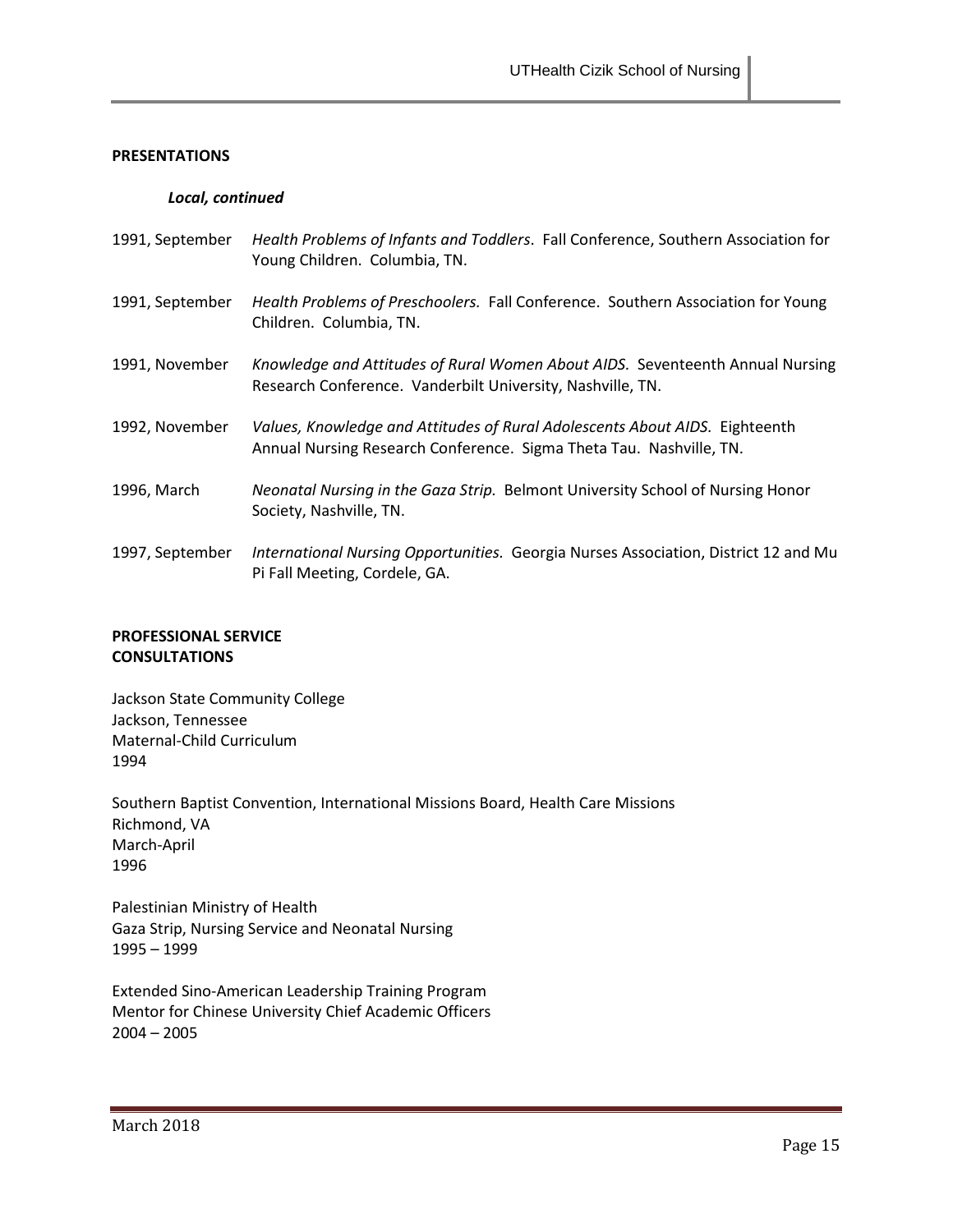### **PROFESSIONAL SERVICE CONSULTATIONS, continued**

Southern Association of Colleges and Schools Accreditation Evaluator, Chair 2003 – Present National League for Nursing Accreditation Commission Accreditation Evaluator 1998 – 2000

Sultan Qaboos University Oman Grant Reviewer 2009

### **Professional Organizations:**

Sigma Theta Tau International Honor Society of Nursing

| Omicron Pi Chapter, Charter Member                    | 1996           |
|-------------------------------------------------------|----------------|
| Omicron I Chapter, President-Elect                    | 1996 – 1997    |
| Mu Pi Chapter, Chair, Research Committee              | 1998 - 2001    |
| Mu Pi Chapter, President-Elect                        | $2000 - 2001$  |
| Mu Pi Chapter, President                              | $2001 - 2003$  |
| International Awards Committee                        | 2003           |
| Abstract Reviewer for Biennial Convention,            | 2003 - Present |
| Abstract reviewer for International Nursing Congress, | 2003 – Present |
| Zeta Pi Chapter, Graduate Counselor                   | $2008 - 2010$  |
| <b>Grant Proposal Reviewer</b>                        | 2008 - Present |
| Zeta Pi Chapter, Vice President                       | $2013 - 2015$  |
| Georgia Nurses Association                            |                |
| <b>Board of Directors</b>                             | $1999 - 2003$  |
| Southwest Director                                    | $2001 - 2003$  |
| <b>ANA Delegate</b>                                   | $2001 - 2003$  |
| Chair, Research Cabinet                               | $1999 - 2001$  |
| President, District 12                                | $1999 - 2001$  |
| Vice President, District 12                           | 1998 - 1999    |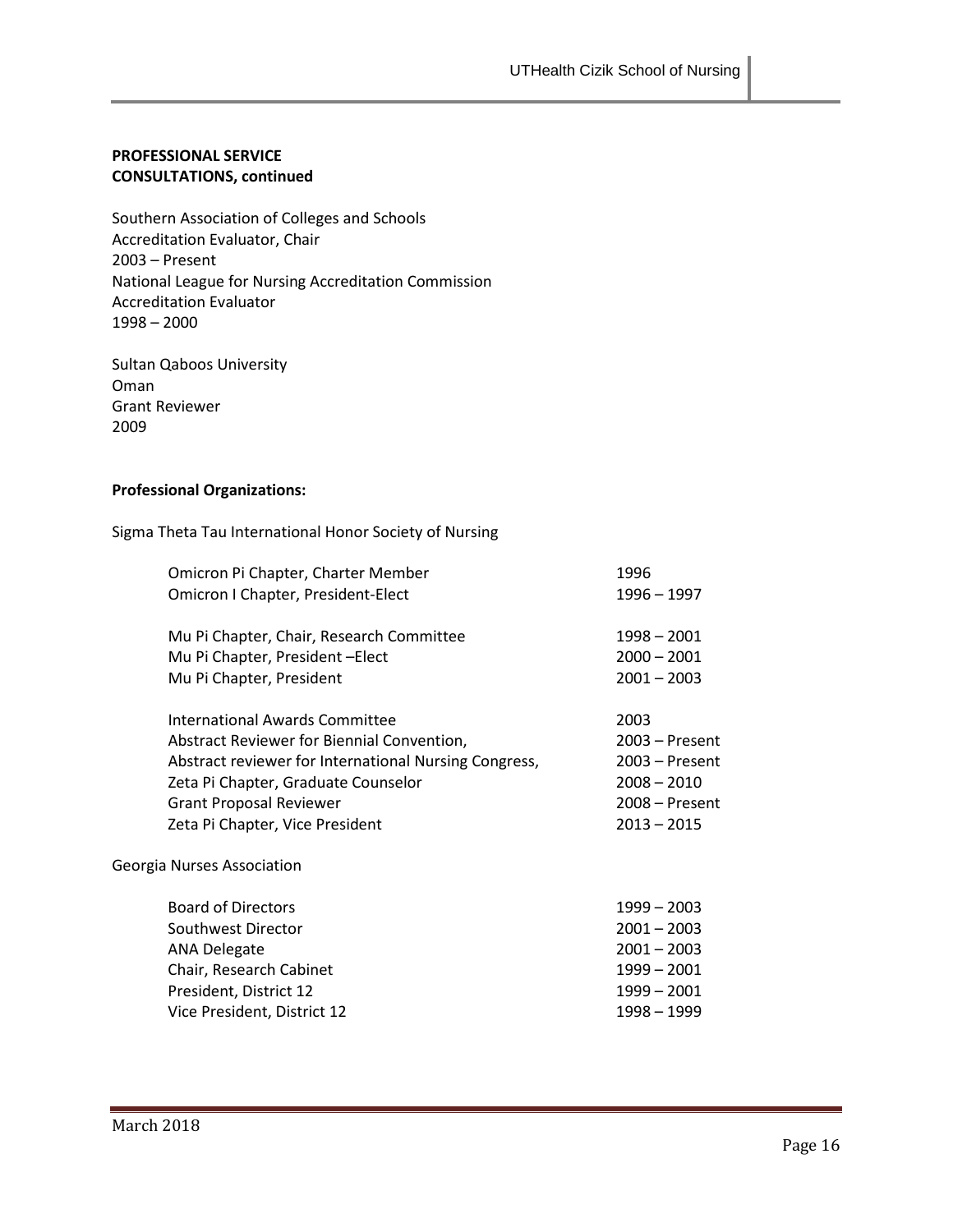### **PROFESSIONAL SERVICE**

| <b>Tennessee Nurses Association</b>                            |                                                                                |                  |
|----------------------------------------------------------------|--------------------------------------------------------------------------------|------------------|
| <b>President District 16</b>                                   |                                                                                | $1988 - 1993$    |
| <b>Research Committee</b>                                      |                                                                                | $1992 - 1997$    |
|                                                                |                                                                                |                  |
| Georgia Perinatal Association                                  |                                                                                |                  |
| <b>Board of Directors</b>                                      |                                                                                | $1999 - 2005$    |
|                                                                |                                                                                |                  |
| American Council on Education                                  |                                                                                |                  |
|                                                                | Georgia State Coordinator                                                      |                  |
|                                                                | ACE Network of Women Leaders in Higher Education                               | $2005 - 2007$    |
|                                                                |                                                                                |                  |
| Tennessee League for Nursing                                   |                                                                                |                  |
|                                                                | Chair, Nominating Committee                                                    | 1993 - 1994      |
| Chapter Chair                                                  |                                                                                | $1994 - 1995$    |
|                                                                |                                                                                |                  |
| <b>National Institutes of Health</b>                           |                                                                                |                  |
| <b>RC1 Grant reviewer</b>                                      |                                                                                | 2009             |
|                                                                |                                                                                |                  |
| Center for Medicine After the Holocaust                        |                                                                                |                  |
| <b>Board of Directors</b>                                      |                                                                                | $2011 - 2014$    |
|                                                                |                                                                                |                  |
| Health Resources and Services Agency                           |                                                                                |                  |
| <b>Grant Reviewer</b>                                          |                                                                                | $2016$ – Present |
|                                                                |                                                                                |                  |
| Children at Risk Institute                                     |                                                                                |                  |
| Board                                                          |                                                                                | $2012$ – Present |
|                                                                |                                                                                |                  |
| <b>Houston Nurse Education Foundation</b>                      |                                                                                | $2017 - 2019$    |
| <b>Board of Directors</b>                                      |                                                                                |                  |
|                                                                |                                                                                |                  |
| <b>Professional Activities:</b>                                |                                                                                |                  |
| $2007 - 2015$                                                  |                                                                                |                  |
|                                                                | Faculty Practice, Texas Children's Hospital, Clinical Training and Development |                  |
|                                                                | Department                                                                     |                  |
|                                                                |                                                                                |                  |
| $2007 - 2015$                                                  | Texas Children's Hospital, Education Council                                   |                  |
|                                                                | Journal of Holistic Nursing - Manuscript Reviewer                              |                  |
| $2010 -$ Present                                               |                                                                                |                  |
| 2009 - Present                                                 | Journal of Pediatric Nursing - Manuscript Reviewer                             |                  |
|                                                                |                                                                                |                  |
| 1996 - Present                                                 |                                                                                |                  |
| Journal of Advanced Nursing - Manuscript Reviewer              |                                                                                |                  |
| Education Committee, Georgia Board of Nursing<br>$1998 - 2000$ |                                                                                |                  |
|                                                                |                                                                                |                  |

March 2018